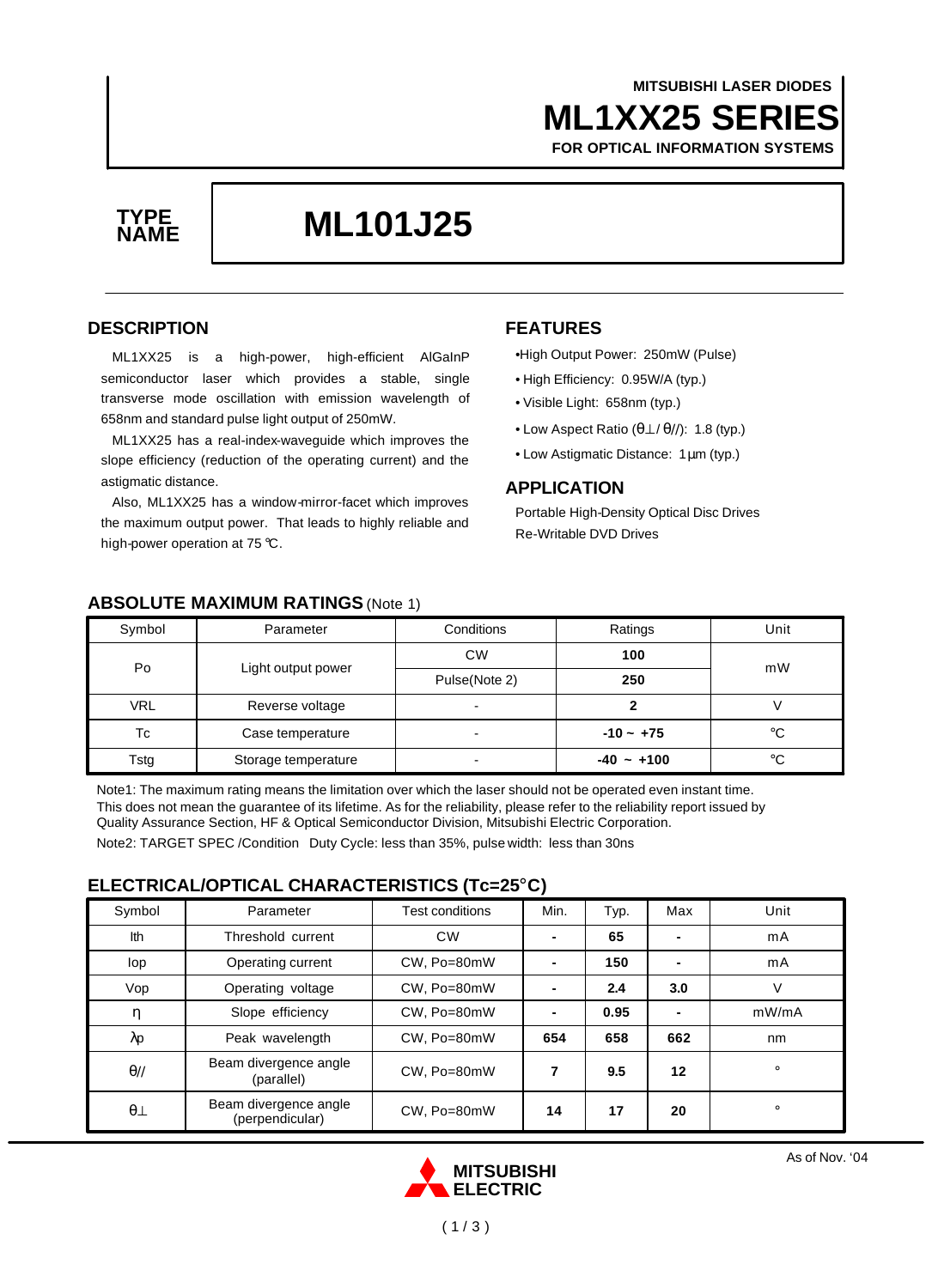## **ML1XX25 SERIES**

**FOR OPTICAL INFORMATION SYSTEMS**



There is no model with a monitor photo diode in ML1XX25 series.